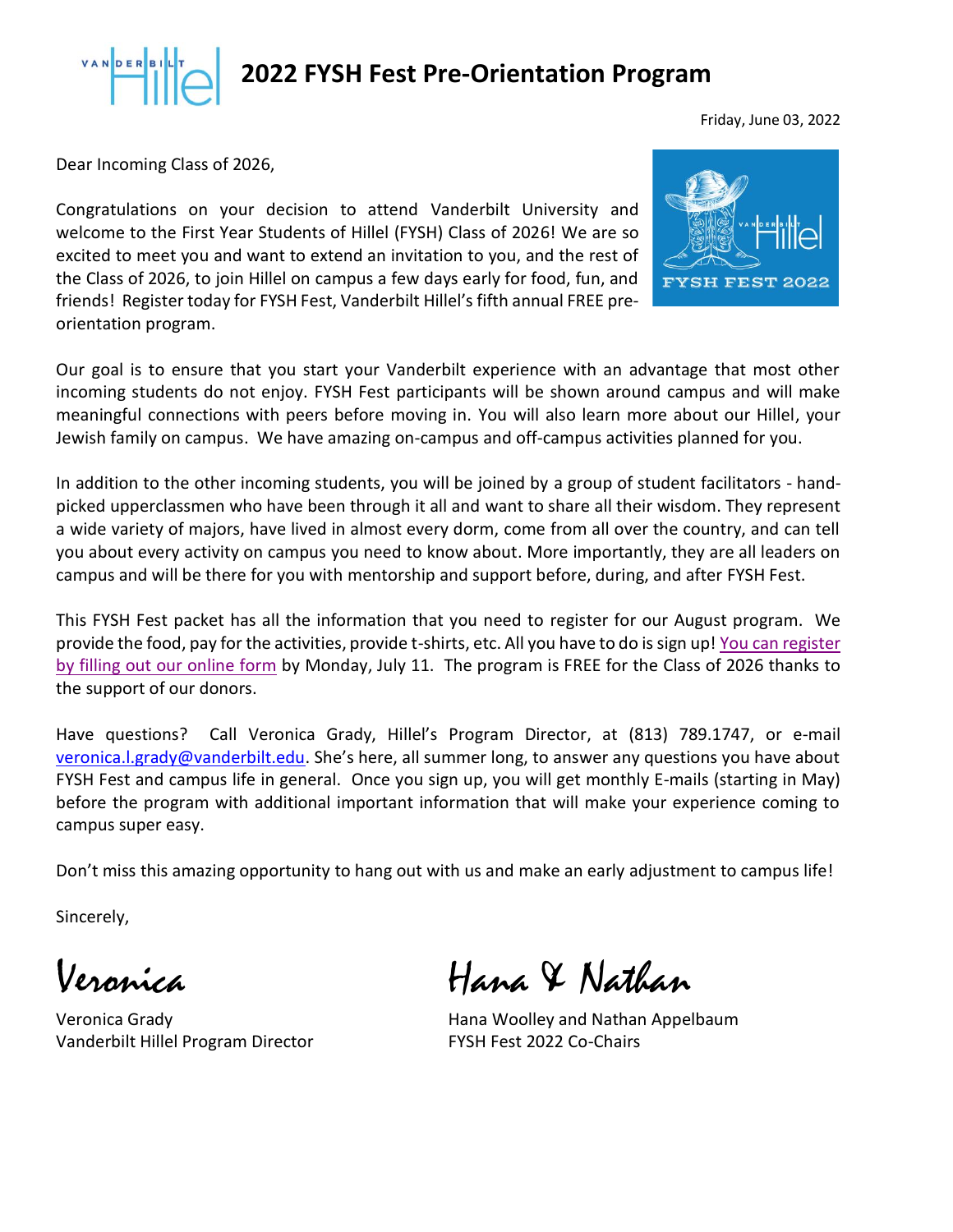

**Program FAQ**

#### **What is a FYSH?**

Vanderbilt Hillel has extensive programming for our First Year Students of Hillel (FYSH). This includes our pre-orientation program, FYSH Fest, a mentorship program, a leadership and programming board, and social programming. Keep an eye out for our FYSH Programming all year long!



#### **When does FYSH Fest start?**

You will need to be here for FYSH Fest on the Thursday prior to first-year move-in for an evening welcome program and registration. We will have programming all day on that Friday, for students AND parents. The program will conclude with Shabbat on Friday evening and students will move into their dorm rooms on Saturday, with the rest of the Class of 2026.

#### **What is the FYSH Fest Pre-Orientation Program?**

FYSH Fest is a pre-orientation program for all incoming students offered by Hillel and coordinated facilitators. Facilitators (we call them FYSH-cilitators) are hand-picked upper-class students that staff the FYSH Fest activities and guide the incoming students as peer mentors. FYSH Fest involves two days of activities on and off campus, culminating in a special Shabbat at the Schulman Center for Jewish Life.

#### **Why participate?**

This program is a great way for incoming students to meet upperclassman and peers before the academic year begins. Many of our program alumni have even shared that they made their best friends at Vanderbilt during FYSH Fest. Incoming students also get better acquainted with campus, and get a personal upperclassman mentor matched to them as part of the program, who will be there to guide the start of their college experience.

#### **Who is FYSH Fest for?**

Everyone! It doesn't matter if you are an incoming first-year student or a transfer student. Hillel will offer fun activities for everyone regardless of your Jewish background or interests. All of the food will be provided by Hillel and is under kashrut supervision. Even the most observant Jewish students can enjoy FYSH Fest!

All incoming students are welcome, regardless of their religion.

#### **How do I sign up?**

[Fill out our online registration form.](https://secure.lglforms.com/form_engine/s/IZNxL14g87E3HqPiAcozug?t=1641936713) Follow the instructions provided and book your transportation and hotel. Registration is FREE and includes the food, activities, a t-shirt, and more.

#### **What are you waiting for?**

Registration will remain open until Monday, July 11, or we hit our registration cap of student participants. We expect spots to fill quickly. Register TODAY!

#### **Additional Questions?**

Do you have any additional questions about FYSH Fest? Call Veronica Grady, Hillel's Program Director, at (813) 789.1747, or e-mail [veronica.l.grady@vanderbilt.edu.](mailto:veronica.l.grady@vanderbilt.edu?subject=Questions%20about%20Fysh%Fest%202020) She's here, all summer long, to answer any questions you have about FYSH Fest and campus life in general.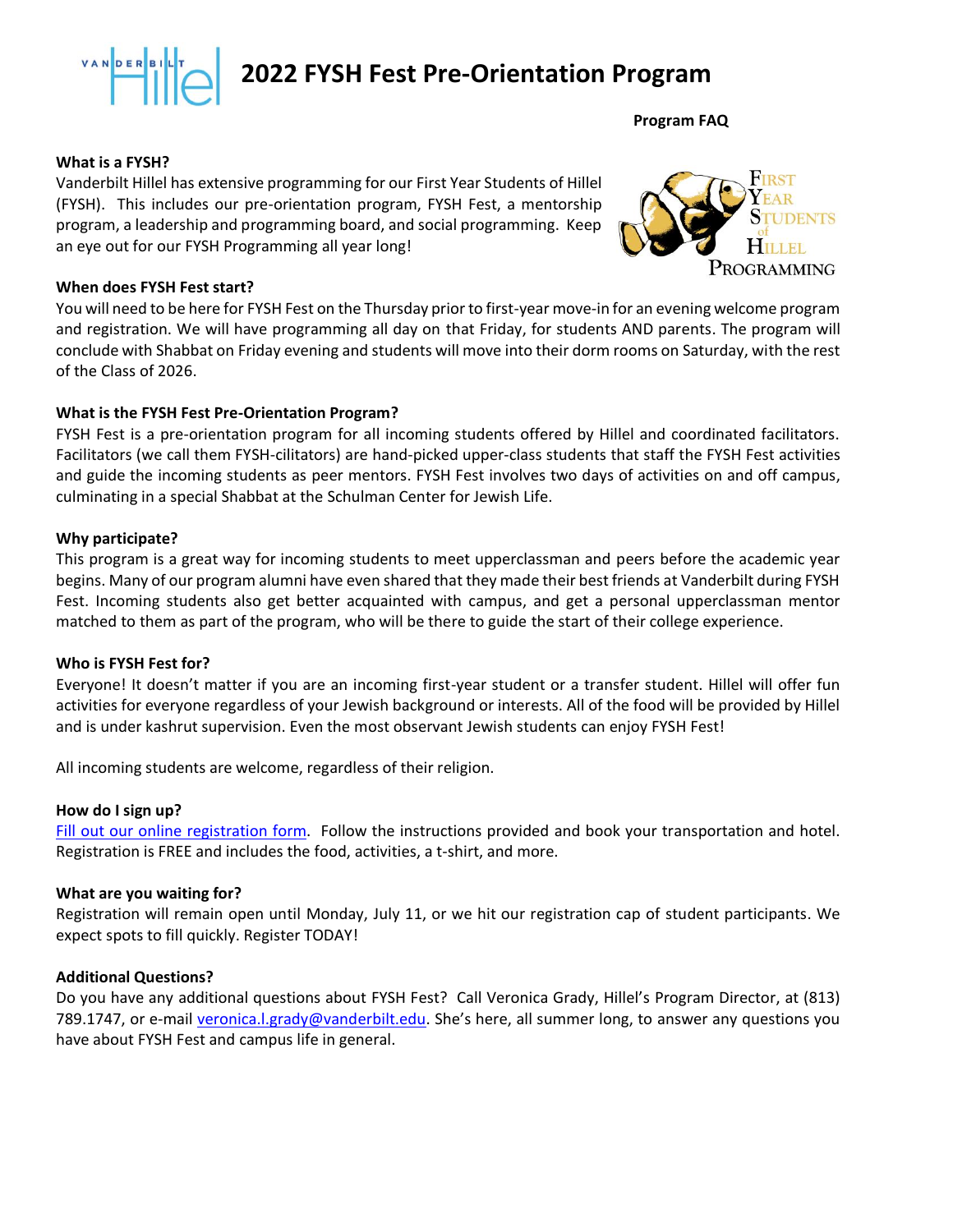**Tips for Parents**

#### **When Does My Student Move In?**

Your student will participate in Vanderbilt's scheduled move-in day on Saturday, August 20 and will receive topnotch service from the Vanderbilt move-in crew. Your student will also have the full Vanderbilt Orientation experience.

#### **Where Can My Family Stay?**

We recommend making accommodations with hotels within walking distance of Hillel. Consider booking with our partners at Homewood Suites. We will be contacting them shortly to arrange for a special rate for FYSH Fest families:

Homewood Suites by Hilton \* 2400 West End Avenue Nashville, TN 37203 1-615-340-8000

Make sure your reservation extends through the entire weekend so that you can move your student in during Vanderbilt's move-in-day.

#### **How Long Should My Family Stay?**

While FYSH Fest is primarily for the incoming students, we are happy to provide parent-focused programming during FYSH Fest, as well. We can answer all your questions about Hillel and campus life. We can give you important tips about Birthright, Greek Life, Holidays, and much, much more. You are also welcome at our Shabbat on Friday evening with your student. It's important to note, though, that Hillel respectfully asks families to disengage from their students during the programming schedule on Thursday night and Friday during the day. You'll have plenty of time to shop and explore Nashville with your students before and after FYSH Fest.

#### **When will the program be over on Friday? Should I make dinner reservations?**

FYSH Fest culminates in a time honored tradition of our families and students joining to welcome the first Shabbat of the school year. We are so excited to bring in the joy of Shabbat with you all and are committed to offering something for everyone during the 5:30-6:30pm services window in advance of dinner, including Kabbalat Shabbat songs, Reform and Conservative prayer services, and non-traditional Shabbat discussion-based offerings for EVERY type of Jewish family to enjoy. We understand that this is an important time to get some last family meals and bonding time in before leaving your student at Vanderbilt for the school year, and if you do not plan on joining us for Shabbat dinner we recommend planning for dinner no earlier than 7pm to ensure you can enjoy the closing programming that our student leaders have worked so hard to create, and experience your first Vanderbilt Hillel Shabbat as a family!

#### **Additional Questions?**

Call Veronica Grady, Hillel's Program Director, at (813) 789.1747, or e-mai[l veronica.l.grady@vanderbilt.edu.](mailto:veronica.l.grady@vanderbilt.edu?subject=Questions%20about%20Fysh%Fest%202020) She's here, all summer long, to answer any questions you have about FYSH Fest and campus life in general.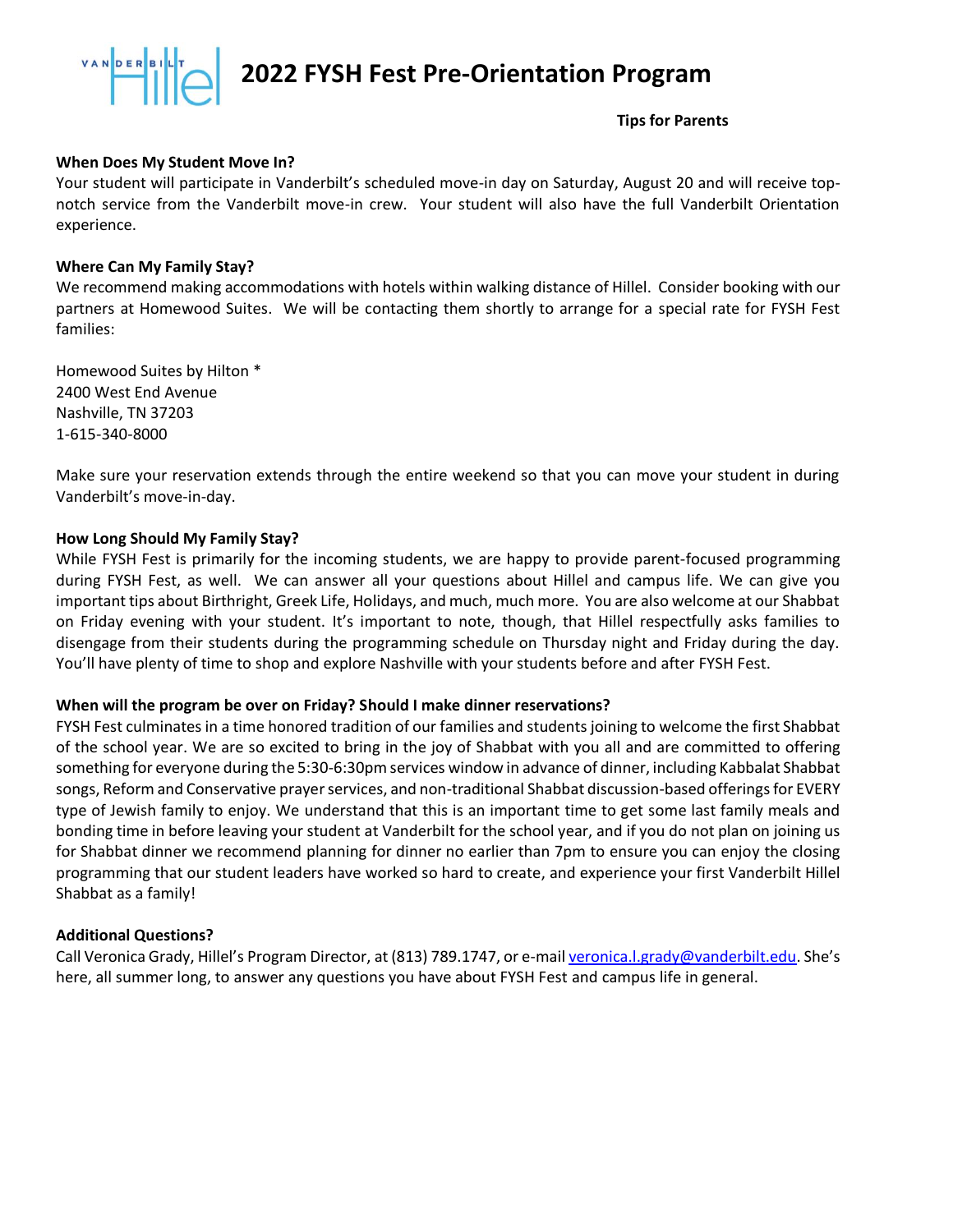#### **Directions to Hillel's Schulman Center for Jewish Life**

From the West:

- 1. Take I-40 East
- 2. Use the right 2 lanes to take exit 206 for I-440 East toward Knoxville
- 3. Continue onto I-440
- 4. Take exit 1 for Murphy Rd toward US-70S E/West End Ave
- 5. Turn left onto Murphy Rd (signs for The Parthenon/West End Ave/US-70S E)
- 6. Use the left 2 lanes to turn left onto West End Ave
- 7. Turn right onto 25th Ave South
- 8. Turn left onto Vanderbilt Place
- 9. Hillel will be the first building on the right

#### *From the North:*

- 1. Take I-65 South
- 2. Keep right at the fork to stay on I-65 S, follow signs for I-40 W/Huntsville/Memphis
- 3. Use the left 2 lanes to take exit 84B for I-40 W toward Memphis
- 4. Continue onto I-40 W
- 5. Follow directions 2-9 for coming from the *West*

#### *From the South:*

- 1. Take I-65 North to Nashville
- 2. Use the right 2 lanes to take exit 80 to merge onto I-440 West toward Memphis
- 3. Take exit 1 to merge onto US-70S East/West End Ave
- 4. Merge onto US-70S East/Highway 1 East/West End Ave
- 5. Turn right onto 25th Ave South
- 6. Turn left onto Vanderbilt Place
- 7. Hillel will be the first building on the right

#### *From the East (Airport):*

- 1. Merge onto I-40 West
- 2. Use the left 3 lanes to take exit 213A for I-440 W toward Memphis
- 3. Follow directions 3-7 for coming from the *South*

#### **Tips for Parents Continued**

#### **Helpful Destinations**

#### **College Shopping Needs:**

Wal-Mart Supercenter (615) 352-1240 7044 Charlotte Pike Nashville, TN 37209

Target (615) 352-8461 26 White Bridge Road Nashville, TN 37205

Bed, Bath, and Beyond (615) 646-7383 7657 Highway 70 South Nashville, TN 37221

#### **Markets (With Kosher Options):**

Kroger (615) 269-5649 4560 Harding Pike Nashville, TN 37205

Trader Joe's (615) 356-1066 90 White Bridge Rd Nashville, TN 37205

#### **Accommodations:**

Homewood Suites by Hilton \* 2400 West End Avenue Nashville, TN 37203 1-615-340-8000

Or another Vanderbilt Campus-Area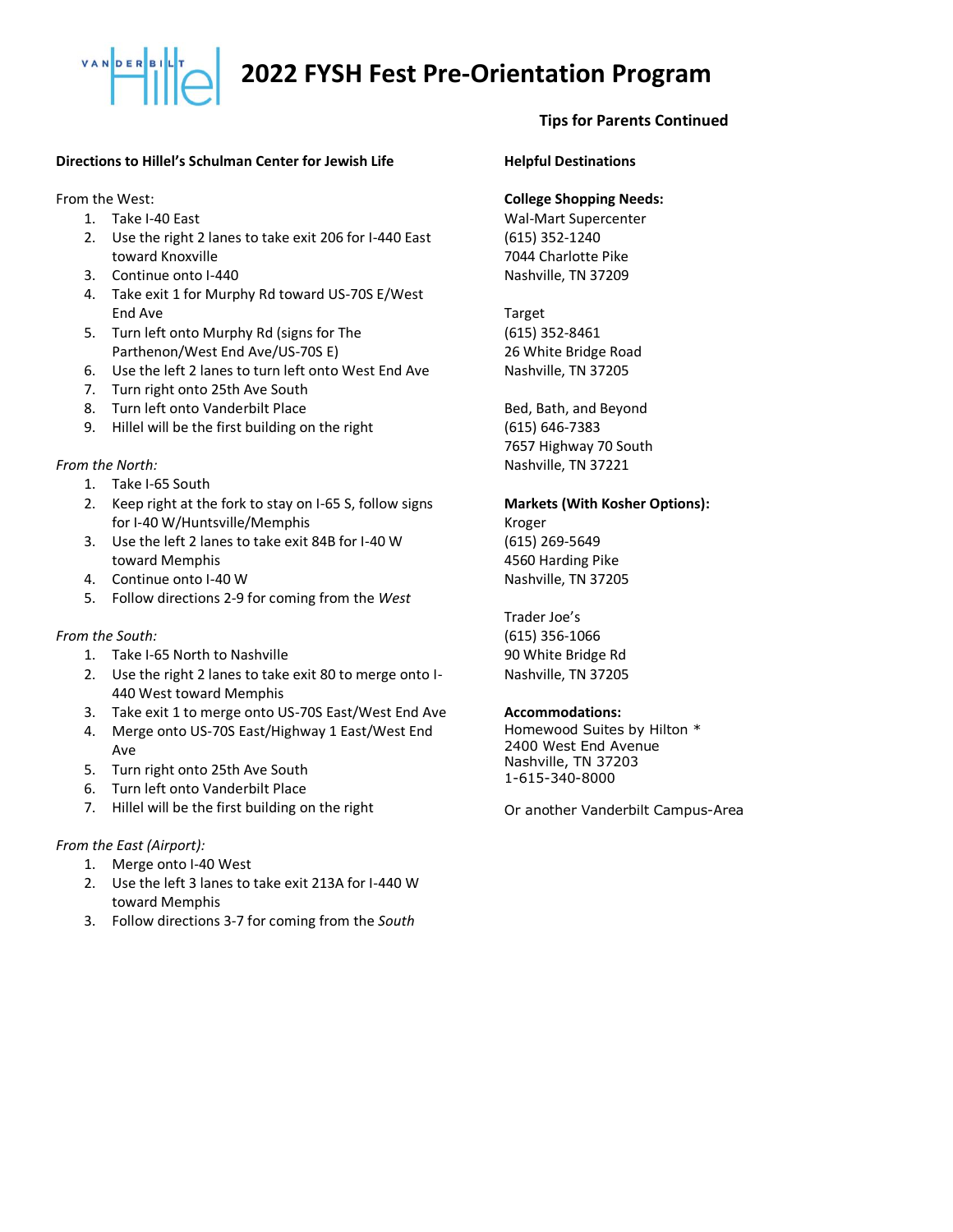## **2021 SAMPLE FYSH FEST SCHEDULE**

### **SUBJECT TO CHANGE**

This is what we did **IN 2021**! We expect the program to look VERY similar to this program.

| <b>Thursday, August 19, Arrive in Nashville</b> |                                                               |                                                                                                                                                                                                                                                                                                                                                                                                                                                                                                                                                                      |  |
|-------------------------------------------------|---------------------------------------------------------------|----------------------------------------------------------------------------------------------------------------------------------------------------------------------------------------------------------------------------------------------------------------------------------------------------------------------------------------------------------------------------------------------------------------------------------------------------------------------------------------------------------------------------------------------------------------------|--|
| <b>Time</b>                                     | <b>Location</b>                                               | <b>Description</b>                                                                                                                                                                                                                                                                                                                                                                                                                                                                                                                                                   |  |
| $9:00 - 4:00$<br>p.m.                           | Vanderbilt<br>Hillel<br>Schulman<br>Center for<br>Jewish Life | <b>Come Get Your Stuff</b><br>Pop by Hillel all day to pick up anything you decided to send ahead via the mail.                                                                                                                                                                                                                                                                                                                                                                                                                                                      |  |
| $5:45 - 6:45$<br>p.m.                           | Vanderbilt<br>Hillel                                          | <b>Hillel Welcome Cookout</b><br>Come to Hillel to check into the program and for a welcome dinner cookout. Mingle and<br>meet the other families.<br>Parking is limited in the Hillel lot and is reserved for families needing accessible<br>parking or special accommodations. No parking is permitted in the Medical Center side<br>of the facility.<br>Limited parking may be available on Vanderbilt Place and surrounding streets.<br>However, participants are encouraged to please consider walking to the Schulman<br>Center from their hotels if possible. |  |
| $6:45 - 8:00$<br>p.m.                           | Vanderbilt<br>Hillel                                          | <b>Family ONLY - Reception</b><br>Families are invited to join the Hillel staff for an after-dinner dessert reception and<br>schmooze-fest on our back patio.                                                                                                                                                                                                                                                                                                                                                                                                        |  |
| $6:45 - 7:30$ p.m.                              | Vanderbilt<br>Hillel<br>Upstairs                              | <b>Student Ice Breakers and Dessert</b><br>Hillel's student leaders will introduce themselves and help you get to know each other.                                                                                                                                                                                                                                                                                                                                                                                                                                   |  |
| $7:30$ – Late-<br><b>Night</b>                  | Nashville                                                     | <b>Evening Activity</b><br>Get to know your fellow FYSH and the FYSH cilitators with a fun off-campus adventure.                                                                                                                                                                                                                                                                                                                                                                                                                                                     |  |
| 10:30 p.m.                                      | Vanderbilt<br>Hillel                                          | <b>Come and Get Your Students</b><br>If you are a hotel beyond walking distance, please come and pick up your student from<br>Hillel for the night. Too late or don't have transportation? Hillel will take care of your<br>student and make sure they get back to you.                                                                                                                                                                                                                                                                                              |  |